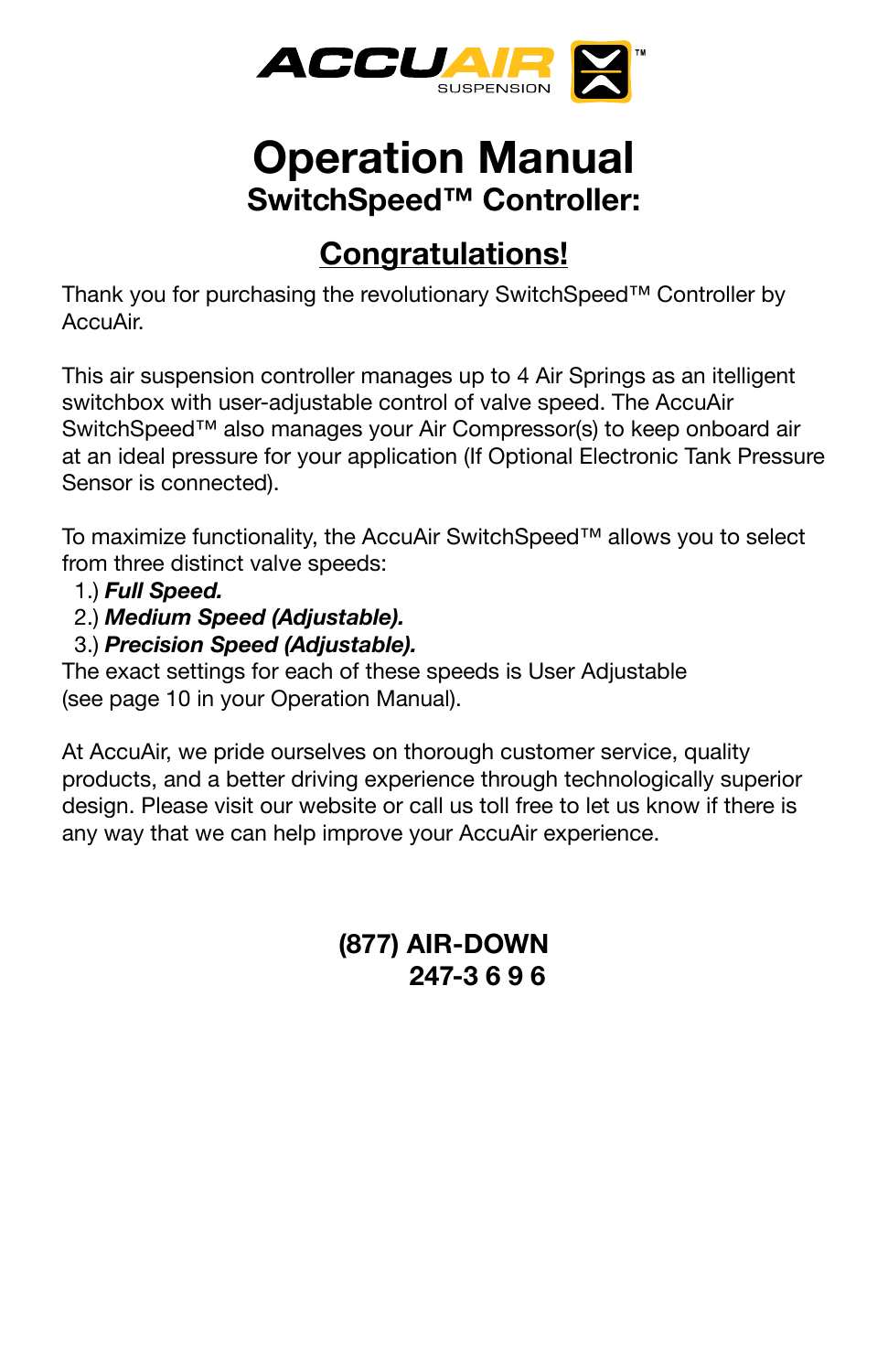

# **Table Of Contents**

| <b>Description</b>                                  | <b>Page Number</b> |
|-----------------------------------------------------|--------------------|
| <b>Terms &amp; Conditions</b>                       | 3                  |
| <b>Service Disable &amp; General Understanding</b>  | $\overline{\bf 4}$ |
| <b>General Operation</b>                            | $5 - 8$            |
| <b>Setup Programming</b>                            | $9 - 13$           |
| <b>Operation Trouble Indication &amp; Diagnosis</b> | $14 - 15$          |
| <b>System Diagram</b>                               | $16 - 17$          |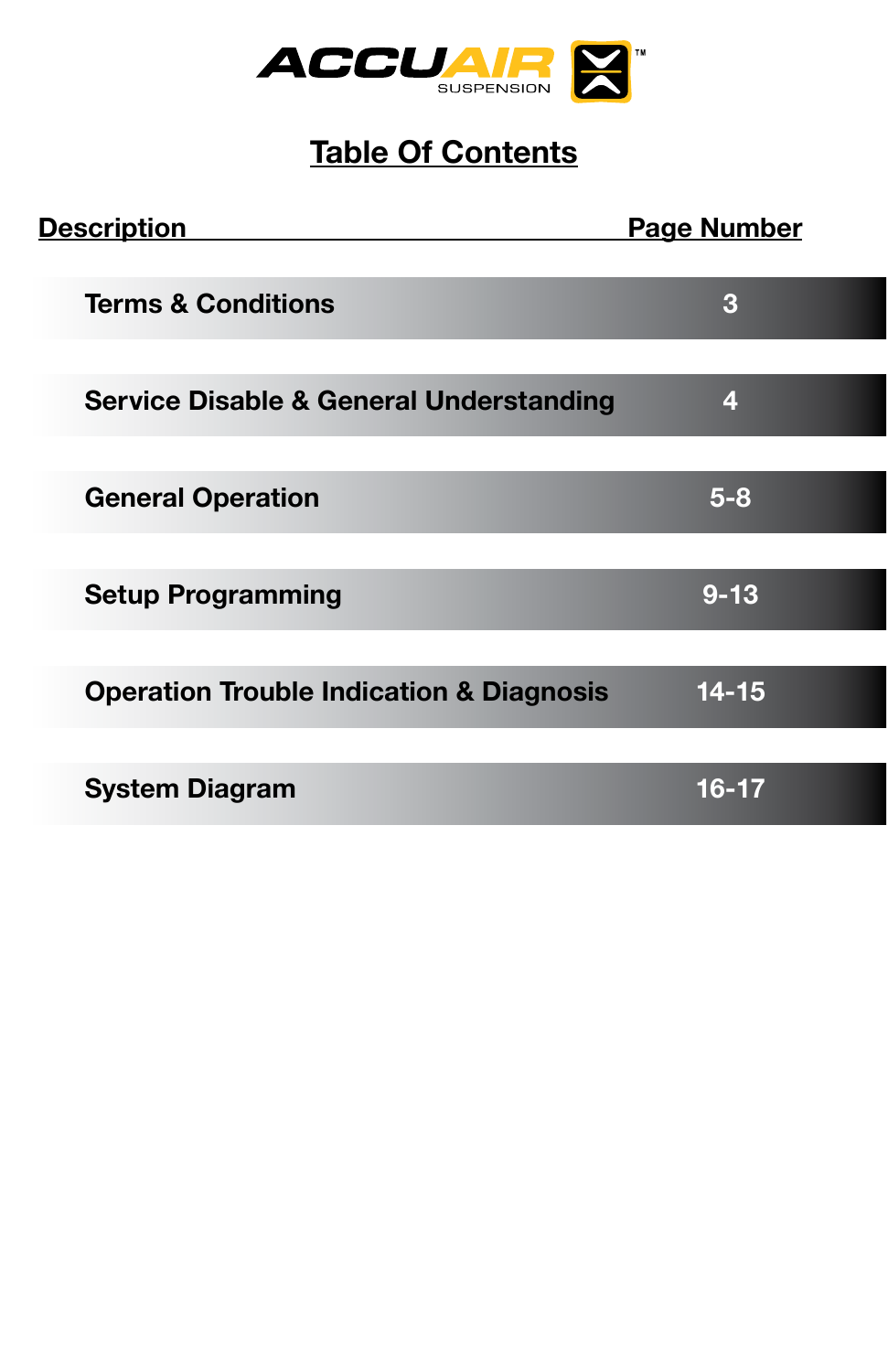

## **Terms & Conditions:**

AccuAir Control Systems, L.L.C. is hereby referred to as **ACCUAIR**. The Purchaser, end-user, or installer is hereby referred to as **CUSTOMER**.

### **Warranty**

**ACCUAIR** will repair or replace any failed components for the life of the vehicle given that the components were installed and operated as intended by **ACCUAIR**. Upon the return of a failed component(s), **ACCUAIR** will determine the cause of failure. If it is due to improper installation, or misuse of the system, a repair charge will be assessed and the customer will be contacted before work is performed or replacement parts are shipped. If the failure is due to faulty parts, then **ACCUAIR** will repair or replace the failed components at their own discretion and in a timely manner.

#### **Repairs and Returns**

A Return Merchandise Authorization Number (RMA) is required for ALL shipments to AccuAir Control Systems. This number should be written in large letters on the shipping box. Call AccuAir to receive an RMA number and send items to:

#### **AccuAir Control Systems, L.L.C. Attn: Service Department/RMA # 1241 Johnson Ave. #355 San Luis Obispo, Ca, 93401 USA**

#### **Legal Disclaimer**

**•ACCUAIR's** products must be installed by a qualified professional installation facility as recommended by **ACCUAIR**.

**•**System operation and installation is at the **CUSTOMER's** own risk. **ACCUAIR** accepts no liability for damage of property or persons caused by its products, components, accessories, installation instructions or otherwise.

**•ACCUAIR** accepts no responsibility for systems, products or components provided by other manufacturers for use with or around the **ACCUAIR** system. For components other than **ACCUAIR's**, follow the manufacturer's instructions for installation and operation.

**WARNING: No part of the vehicle should be able to contact the ground when all air is out of the air springs.**

### **- Page 3 -**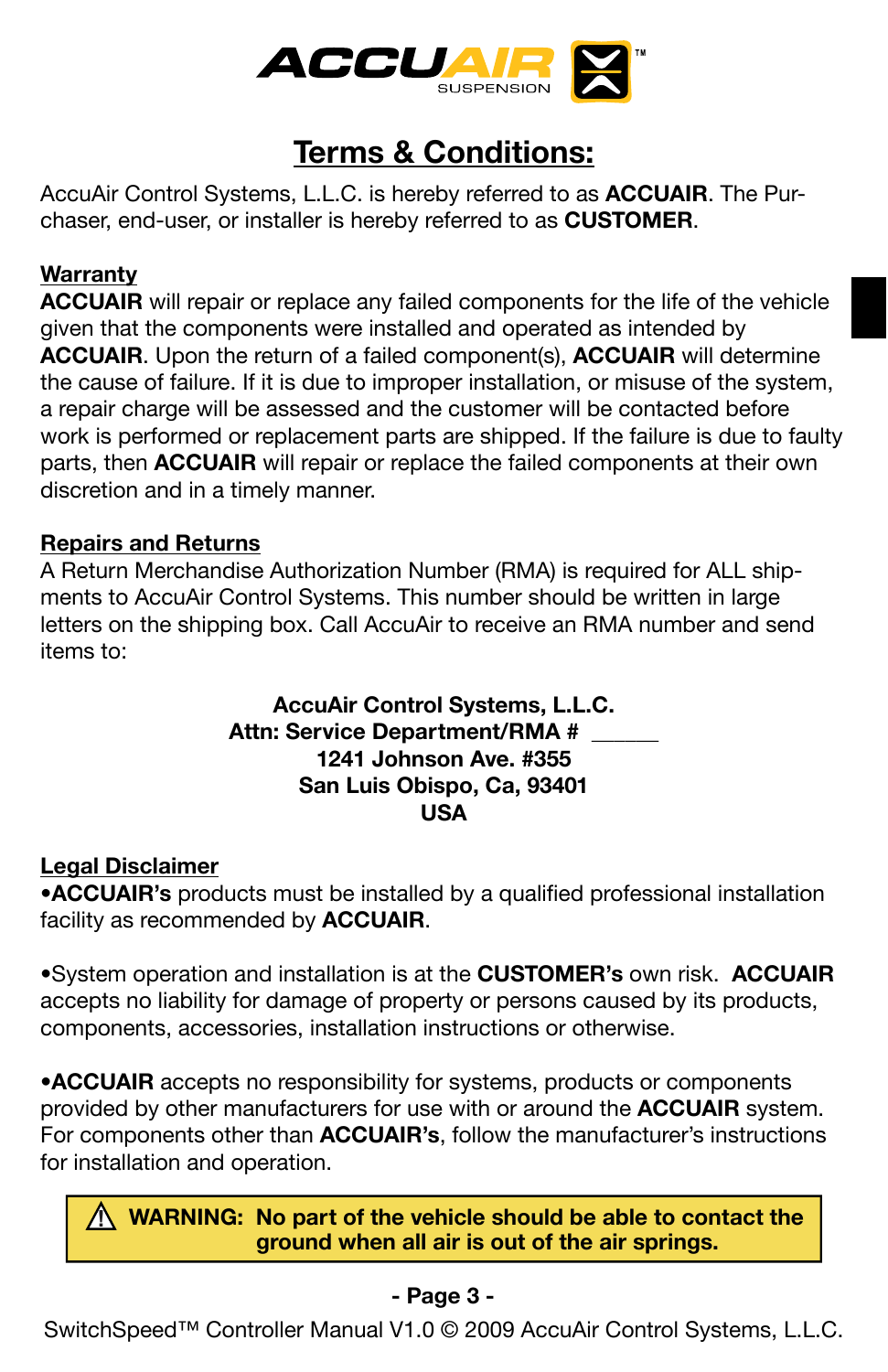

## **Service Disable:**

 **CAUTION: For all under vehicle maintenance, you must first ! disable the air system by removing the main system fuse located near the battery.**

## **General Understanding:**

For simplicity of use and understanding we refer to the four wheels of a vehicle by number. Instead of using "Left Front", or "Right Front" etc. Refer to the following diagram for labeling:

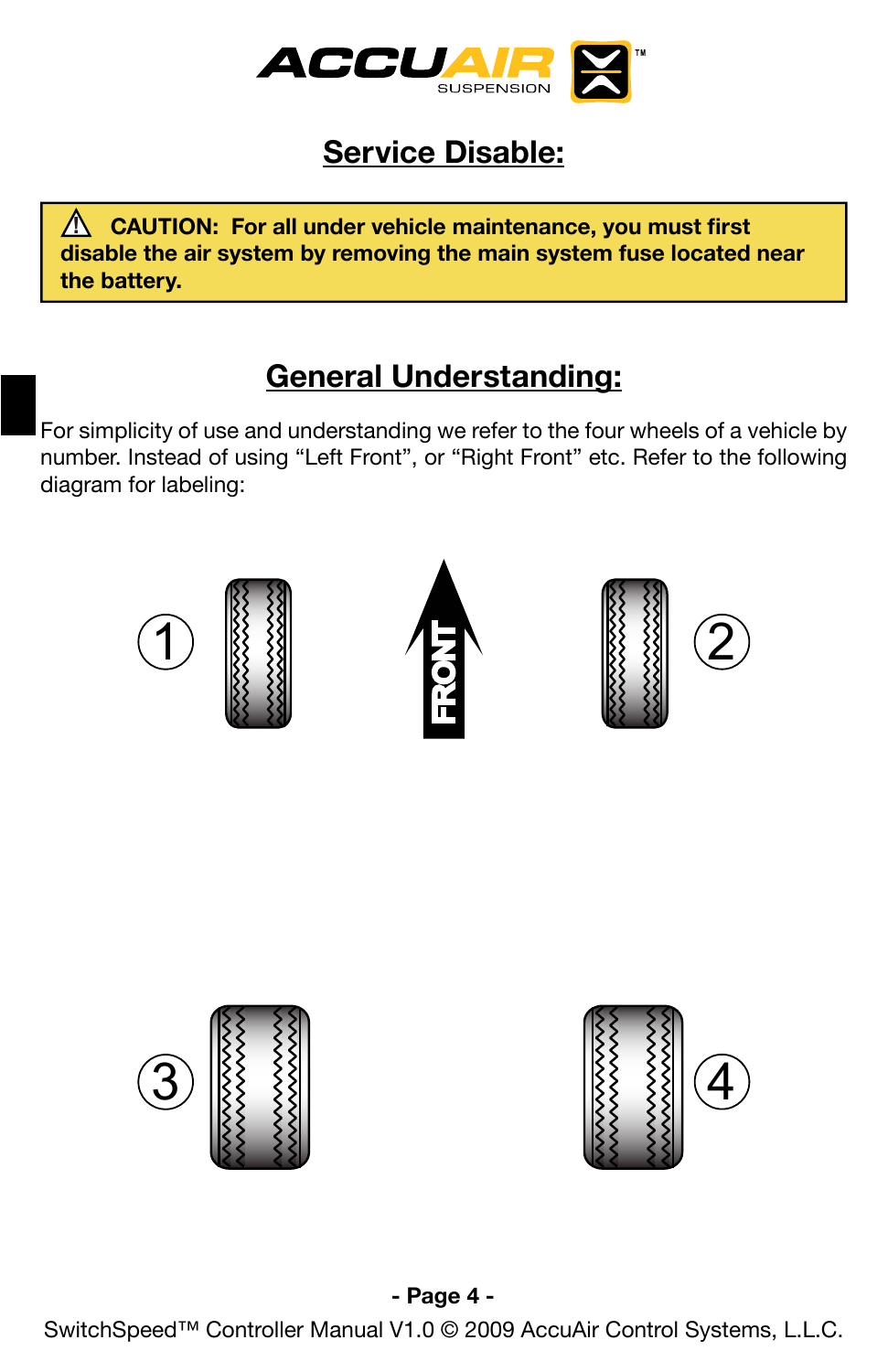

### **Speed Selection #3:**

While driving or parked, you may choose to press the Speed #3 " <sup>3</sup> " Button momentarily.

The Speed  $#3$  "  $\boxed{3}$  " Indicator will be lit solid. Now use the Manual Adjustment Buttons to move the vehicle at this selected speed.



2

### **Speed Selection #2:**

While driving or parked, you may choose to press the Speed #2 " 2 " Button momentarily.

The Speed  $#2$  "  $[2]$  " Indicator will be lit solid. Now use the Manual Adjustment Buttons to move the vehicle at this selected speed.



### **Speed Selection #1:**

While driving or parked, you may choose to **press the Speed #1 " " Button momentarily.**

The Speed  $#1$  "  $\blacksquare$ " Indicator will be lit solid. Now use the Manual Adjustment Buttons to move the vehicle at this selected speed.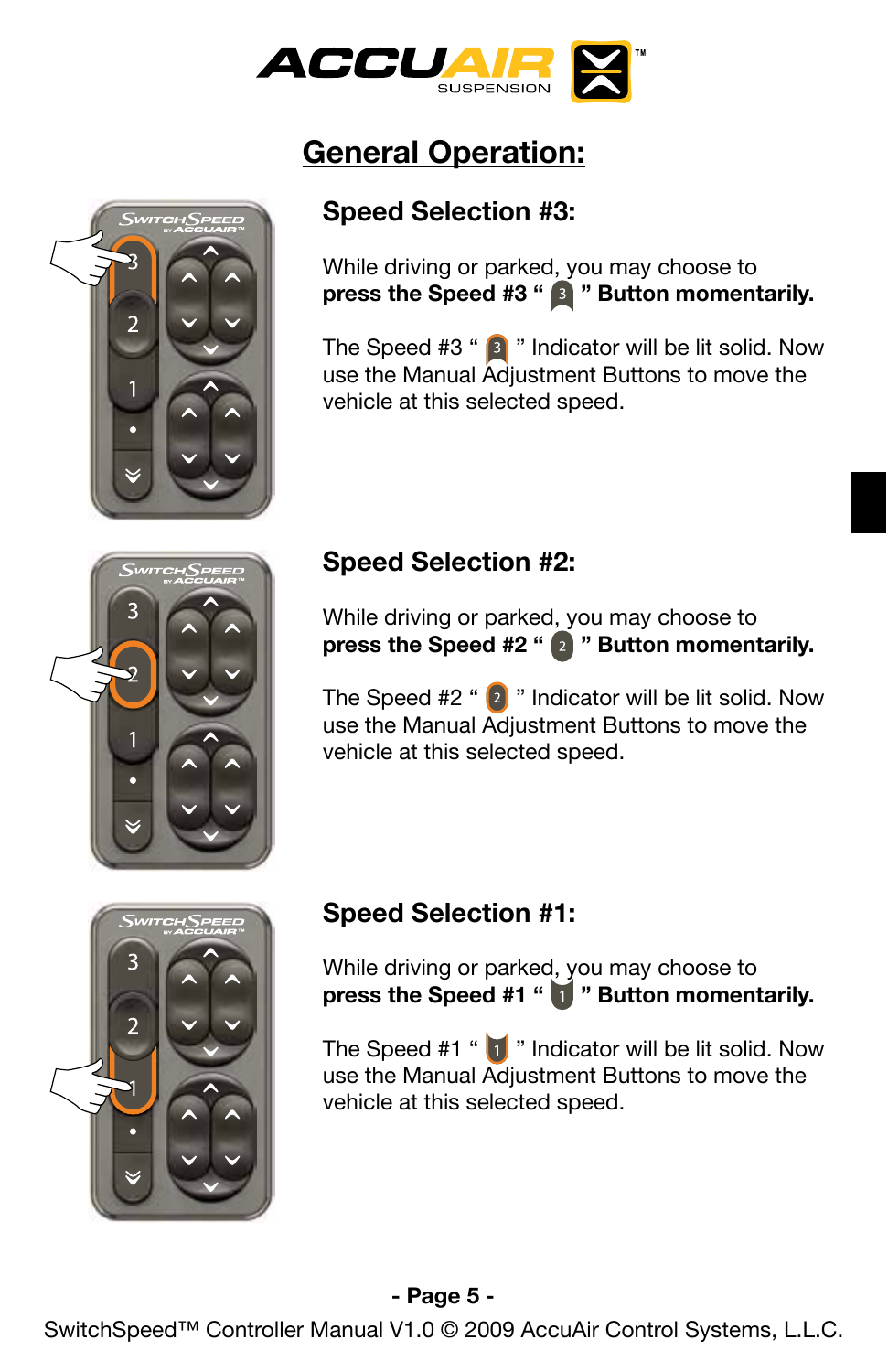

### **All-Down:**

While parked, you may choose to automatically lower all four Air Springs to zero height. The system will adjust at the currently *Selected Speed*. There are two modes for this function: (See page 11 for selecting *Mode Type*.)

#### TIMER:

**Press the All-Down "**  $\blacktriangledown$  **" Button for 3 seconds.** 

The All-Down " $\frac{1}{2}$ " Indicator Light will flash while lowering the vehicle and turn off based on a timer.

 **NOTE: !** *This sequence can be stopped immediately by pressing any of the Arrow Buttons on the right side of the controller.*

#### MOMENTARY:

**Press the All-Down "**  $\blacktriangledown$  **" Button until the vehicle is as low as you desire.** 

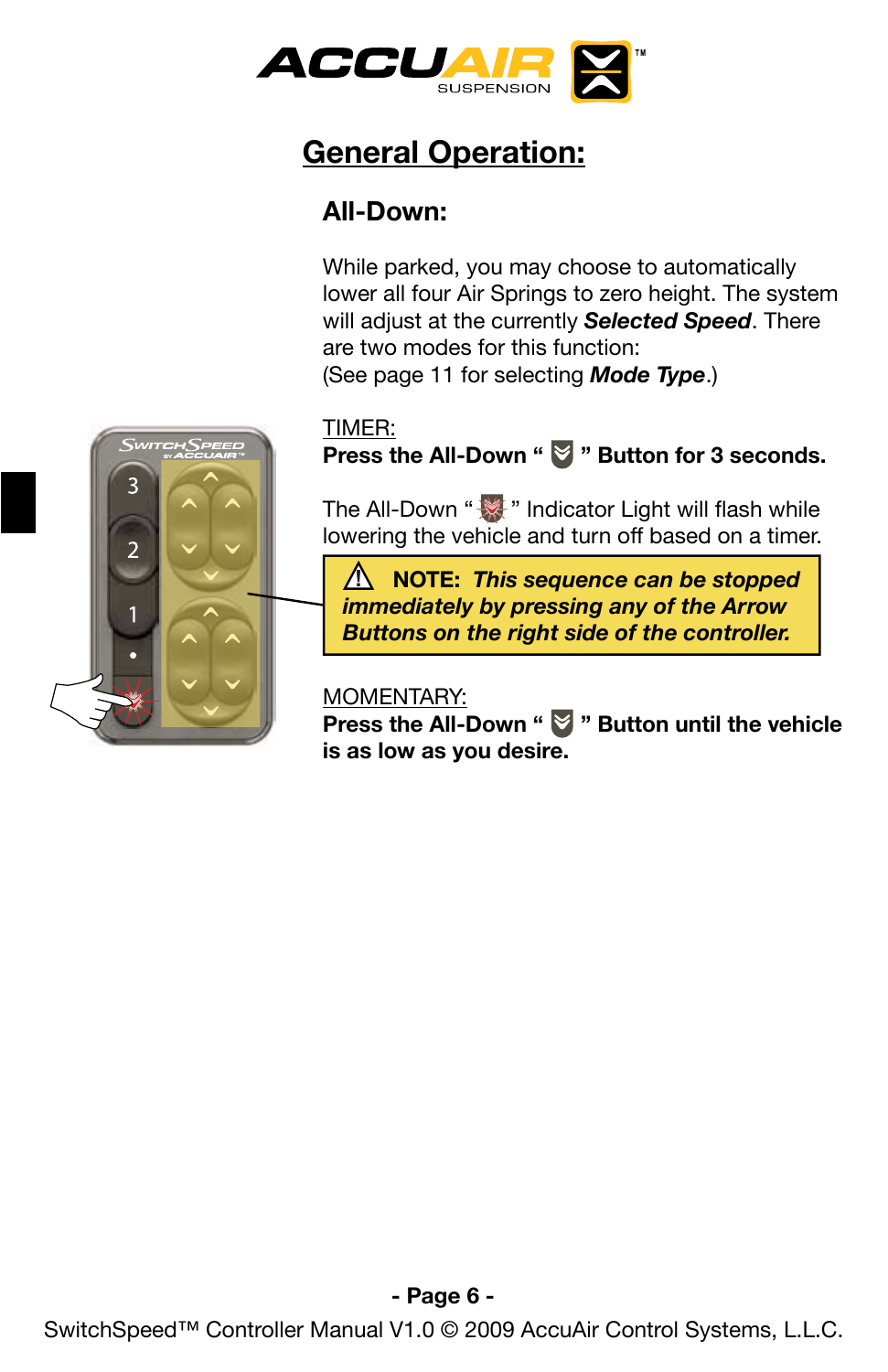

### **Manually Raise/Lower:**



To Adjust Front Air Springs Together (1&2): **Press the Combination #1 & #2 UP " Button to FILL both Air Springs #1 & #2 together.** 

**Press the Combination #1 & #2 DOWN "WW" Button to EMPTY both Air Springs #1 & #2 together.**



To Adjust Rear Air Springs Together (3&4): **Press the Combination #3 & #4 UP " Button to FILL both Air Springs #3 & #4 together.** 

**Press the Combination #3 & #4 DOWN " Button to EMPTY both Air Springs #3 & #4 together.**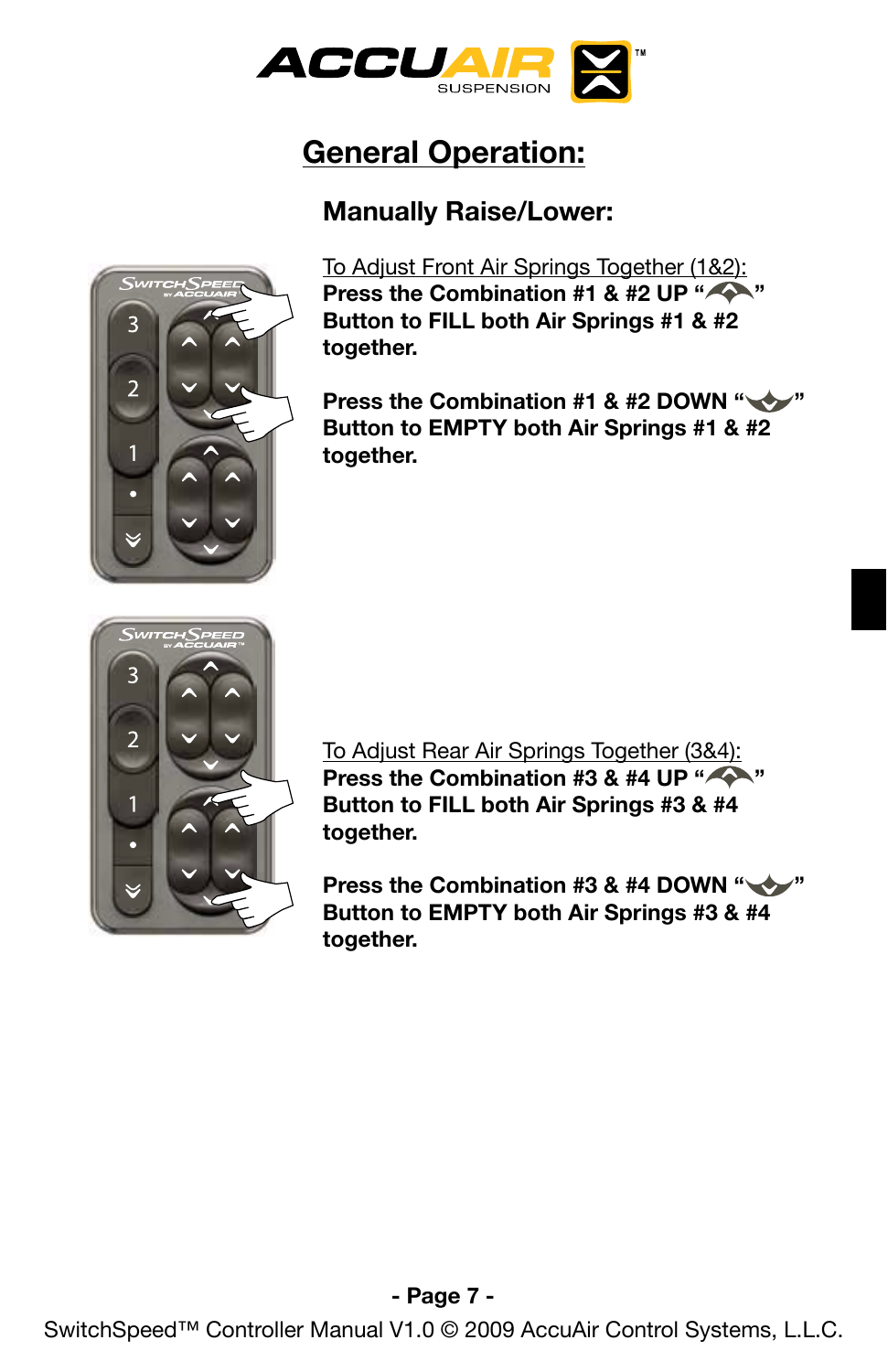

### **Manually Raise/Lower, Cont:**

To Adjust Air Spring #1: **Press the #1 UP " A" Button to FILL the #1 Air Spring.**

**Press the #1 DOWN " Button to EMPTY the #1 Air Spring.**



To Adjust Air Spring #2: **Press the #2 UP " A " Button to FILL the #2 Air Spring.**

**Press the #2 DOWN "**  $\vee$  **" Button to EMPTY the #2 Air Spring.**

To Adjust Air Spring #3: **Press the #3 UP "**  $\bigwedge$  **" Button to FILL the #3 Air Spring.**

**Press the #3 DOWN "**  $\vee$ **Button to EMPTY the #3 Air Spring.**



To Adjust Air Spring #4: **Press the #4 UP " A " Button to FILL the #4 Air Spring.**

**Press the #4 DOWN "**  $\bullet$  " **Button to EMPTY the #4 Air Spring.**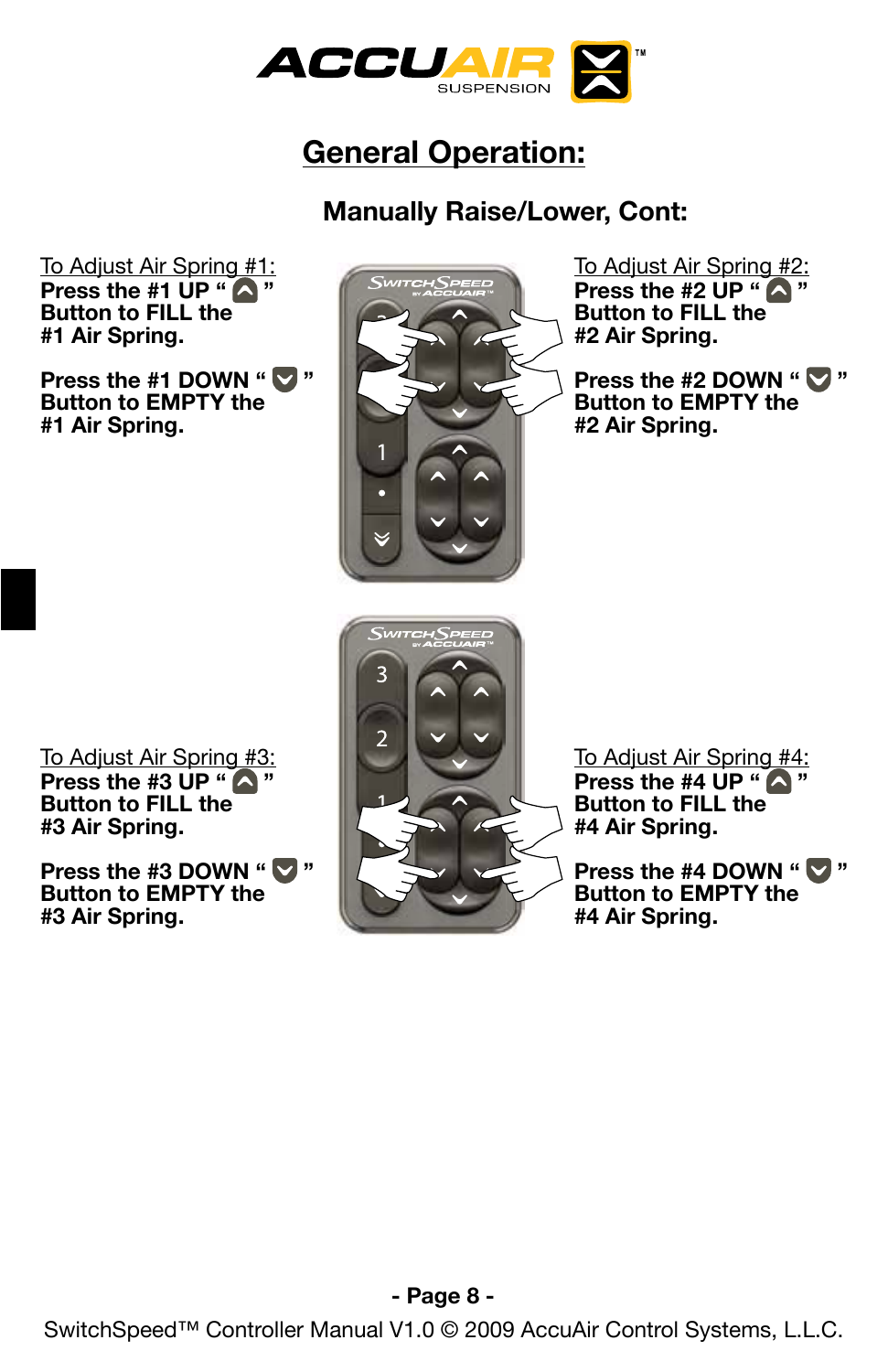

To check or change any of the programmed settings during operation, press the Program " " Button momentarily to initiate Programming Mode:

**NOTE:** *Program Mode will exit after 5 seconds or can be exited by pressing the Program Button again and your changes will be saved.* 

### **Adusting Valve Speed:**

| <b>Choosing Which Speed To Adjust</b>                                                                                                |                  |                  |
|--------------------------------------------------------------------------------------------------------------------------------------|------------------|------------------|
| Select which speed you wish to<br>modify. The selected speed will<br>flash to display the rate that the<br>valves will be pulsed at. | 3                |                  |
| (Description on Pg. 10)                                                                                                              |                  |                  |
|                                                                                                                                      |                  |                  |
|                                                                                                                                      | Valve            | Valve            |
|                                                                                                                                      | <b>ON-Time</b>   | <b>OFF-Time</b>  |
| <b>Adjusting Speeds:</b><br>(Description on Pg. 10)                                                                                  | <b>INCREASE:</b> | <b>INCREASE:</b> |

| <b>Adjusting Speeds:</b><br>(Description on Pg. 10)                                                                                            | <b>INCREASE:</b> |     | <b>INCREASE:</b>  |
|------------------------------------------------------------------------------------------------------------------------------------------------|------------------|-----|-------------------|
|                                                                                                                                                | DECREASE:        |     | <b>DECREASE:</b>  |
|                                                                                                                                                | <b>TIMER:</b>    |     | <b>MOMENTARY:</b> |
| ALL-DOWN MODE TYPE.<br>(Description on Pg. 11)                                                                                                 |                  |     |                   |
| Tank Pressure Mode: (Optional)<br>150 psi = White only<br>175 psi = White & Red alternating<br>$200$ psi = Red only<br>(Description on Pg. 12) |                  |     |                   |
|                                                                                                                                                | 150              | 175 | 200               |

#### **- Page 9 -**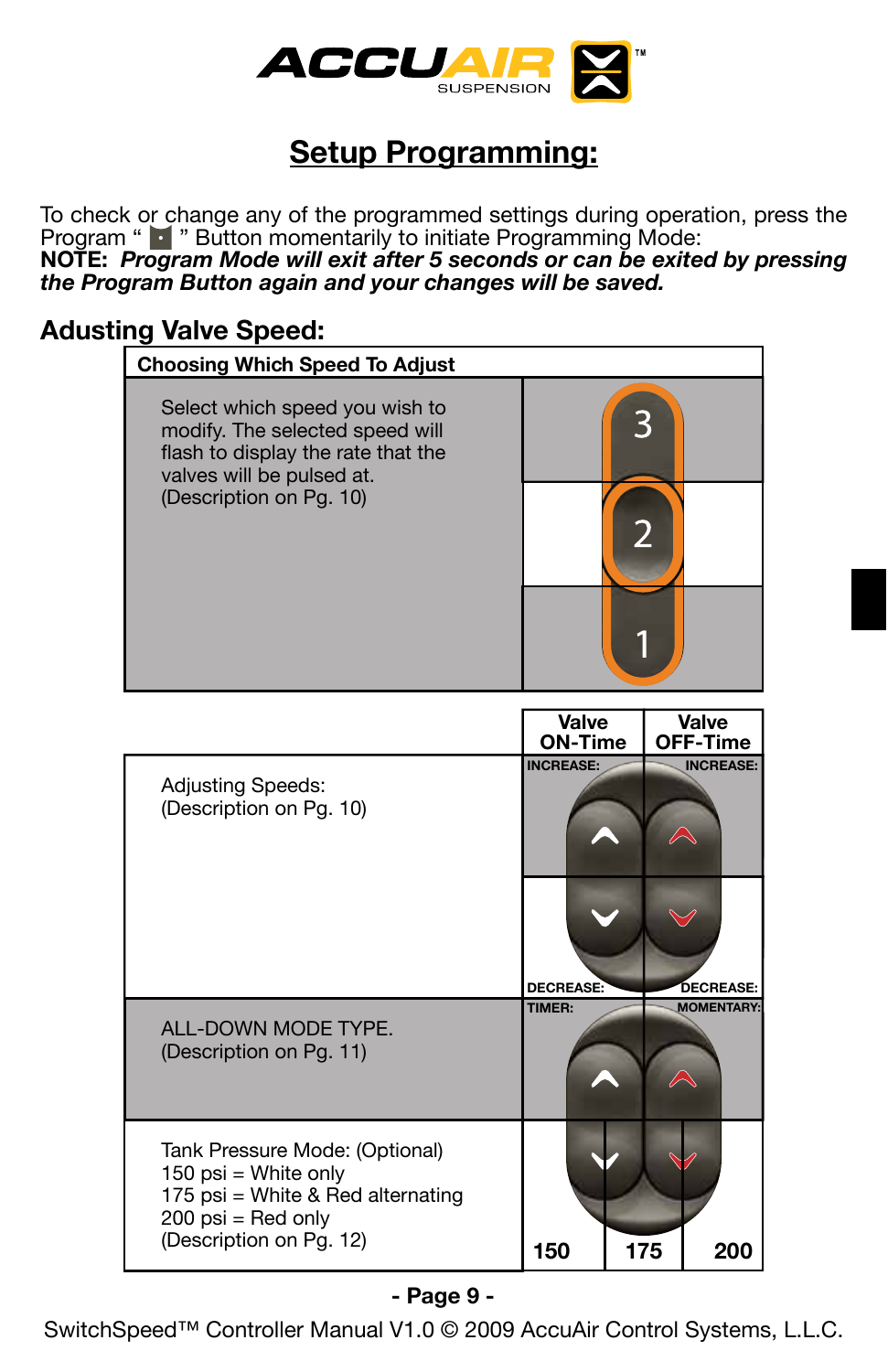

### **Setting Speed Selections:**



#### To Adjust Speed Selections:

**With the Ignition ON, press the Program "**  $\bullet$  **" Button momentarily to enter Program Mode.** 

**NOTE:** *Program Mode will exit after 5 seconds or can be exited by pressing the Program Button again and your changes will be saved.* 

#### **Now select which speed you want to adjust by pressing the Speed #2 " " Button, or the**  Speed #1 " **Button.**

The Selected Speed Button will begin flashing to indicate the current valve pulse rate.

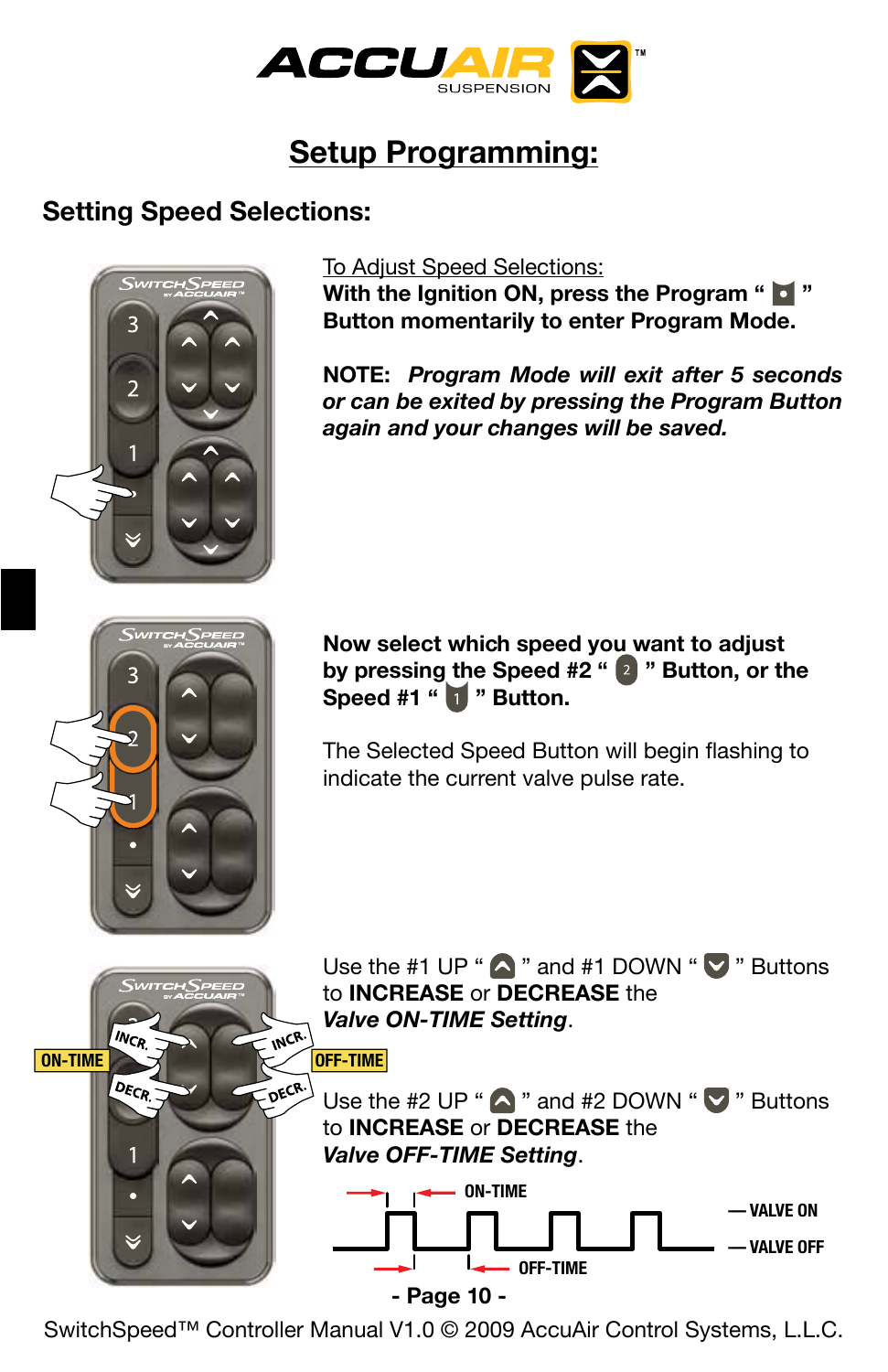

### **Selecting ALL-DOWN Mode Type:**



CHANGE ALL-DOWN Mode To TIMER or MOMEMTARY: **With the Ignition ON, press the Program "**  $\bullet$  **"** 

**Button. Next press the #3 UP " @ " Button to turn** *ALL-DOWN Mode* **To TIMER and the #4 UP " " Button to turn** *ALL-DOWN Mode* **MOMENTARY.**

When the #3 UP " $\bigwedge$  " Arrow is White: *ALL-DOWN Mode* is **TIMER**.

When the #4 UP " $\bigwedge$  " Arrow is Red: *ALL-DOWN Mode* is **MOMENTARY**.

**NOTE:** *Program Mode will exit after 5 seconds or can be exited by pressing the Program Button again and your changes will be saved.*

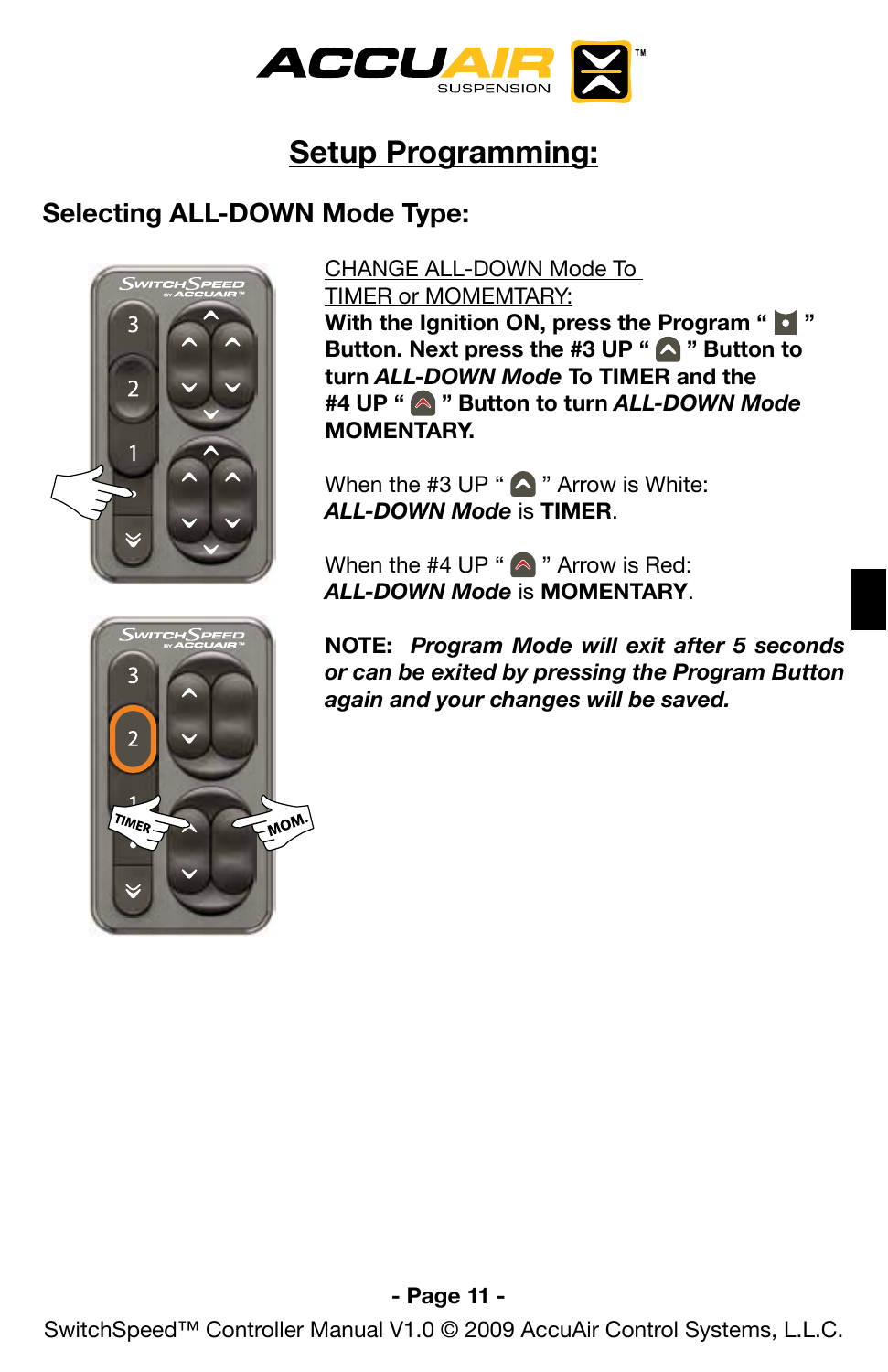

### **Tank Pressure Mode:** *(If Optional Electronic Tank Pressure Sensor is Connected)*







Your system was shipped with the *Tank Pressure Mode* set at **150 PSI**. If you have High Pressure Compressor(s) you can change the *Tank Pressure Mode* to **175 PSI** or **200 PSI** using the following Procedure:

To Change The Tank Pressure Mode: **With the Ignition ON, press the Program " d" Button. Next press the #3 DOWN " " Button to set** *Tank Pressure Mode* **to 150 PSI, the #4 DOWN " " Button once to set the** *Tank Pressure Mode* **to 175 PSI and the #4 DOWN " " Button again to set the** *Tank Pressure Mode* **to 200 PSI.**

When the #3 DOWN " $\blacktriangledown$  " Arrow is White: *Tank Pressure Mode* is at **150 PSI**.

**150 Mode: • 110 psi ON / 150 psi OFF 175 Mode: • 135 psi ON / 175 psi OFF 200 Mode: • 160 psi ON / 200 psi OFF**

When the #3 DOWN " $\blacktriangledown$  " Arrow and the #4 DOWN " $\blacktriangledown$ " Arrow are alternating ON & OFF: *Tank Pressure Mode* is at **175 PSI.** 

When the #4 DOWN " $\blacktriangledown$ " Arrow is Red: *Tank Pressure Mode* is at **200 PSI.** 

**NOTE:** *Program Mode will exit after 5 seconds or can be exited by pressing the Program Button again and your changes will be saved.*

#### **- Page 12 -**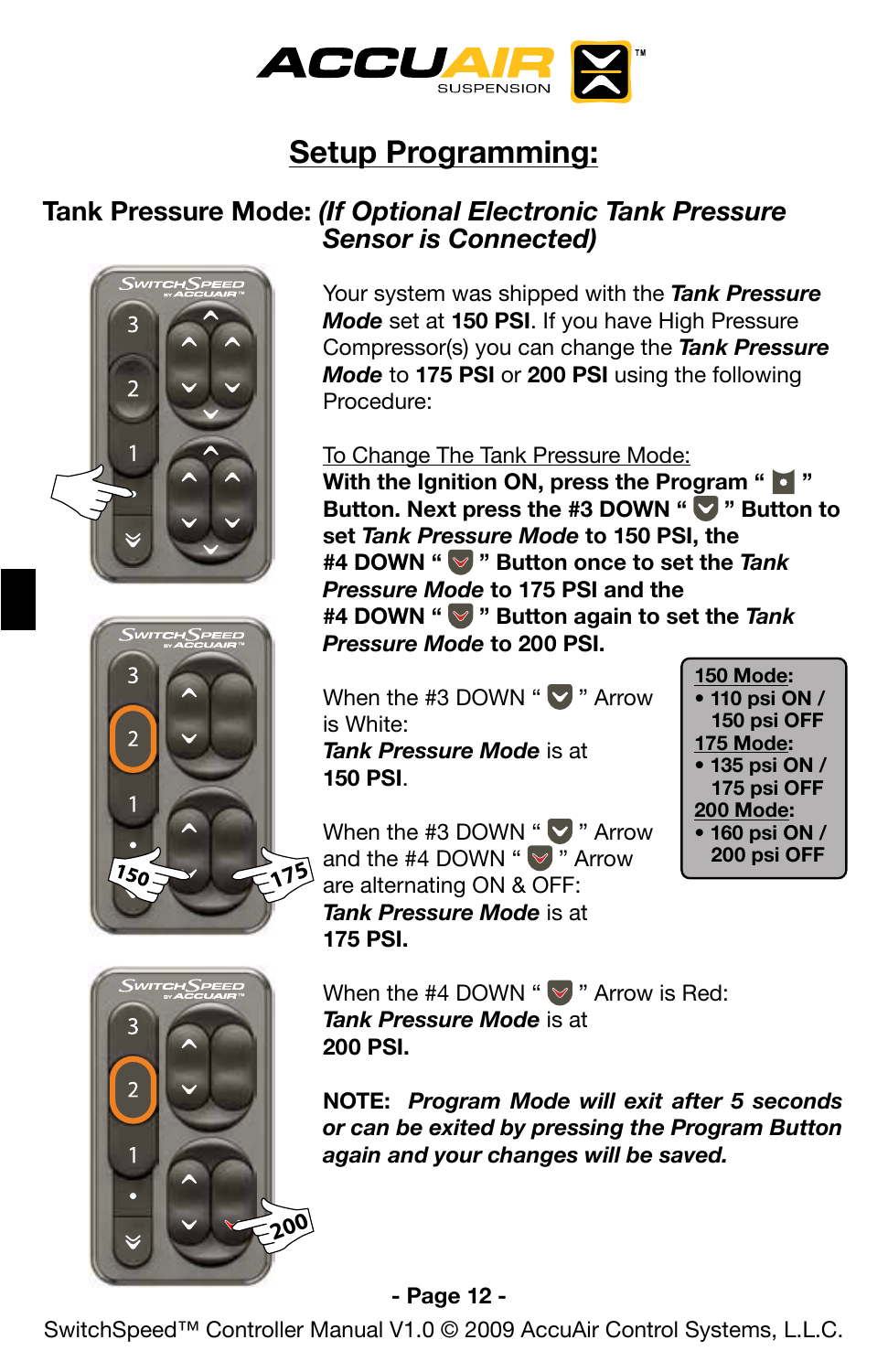

### **Changing SwitchSpeed™ Backlighting Brightness:**

The SwitchSpeed™ Controller's backlighting will turn on automatically when the system is on. The Backlighting will change to Nighttime Mode when the headlights are ON. The Brightness of both Modes can be adjusted with the procedure below:

**NOTE:** *With the headlights OFF you will be adjusting Daytime Mode with the following procedure. With the headlights ON you will be adjusting Nighttime Mode with the following procedure.* 





To Adjust The Backlighing UP or DOWN: **With the Ignition ON, press the Program " Button. Next press the Combination #1 & #2 UP " " Button to make the Backlighting BRIGHTER.** 

**With the Ignition ON, press the Program " Button. Next press the Combination #1 & #2 DOWN "** " Button to make the Backlighting **DARKER.** 

**NOTE:** *Program Mode will exit after 5 seconds or can be exited by pressing the Program Button again and your changes will be saved.* 

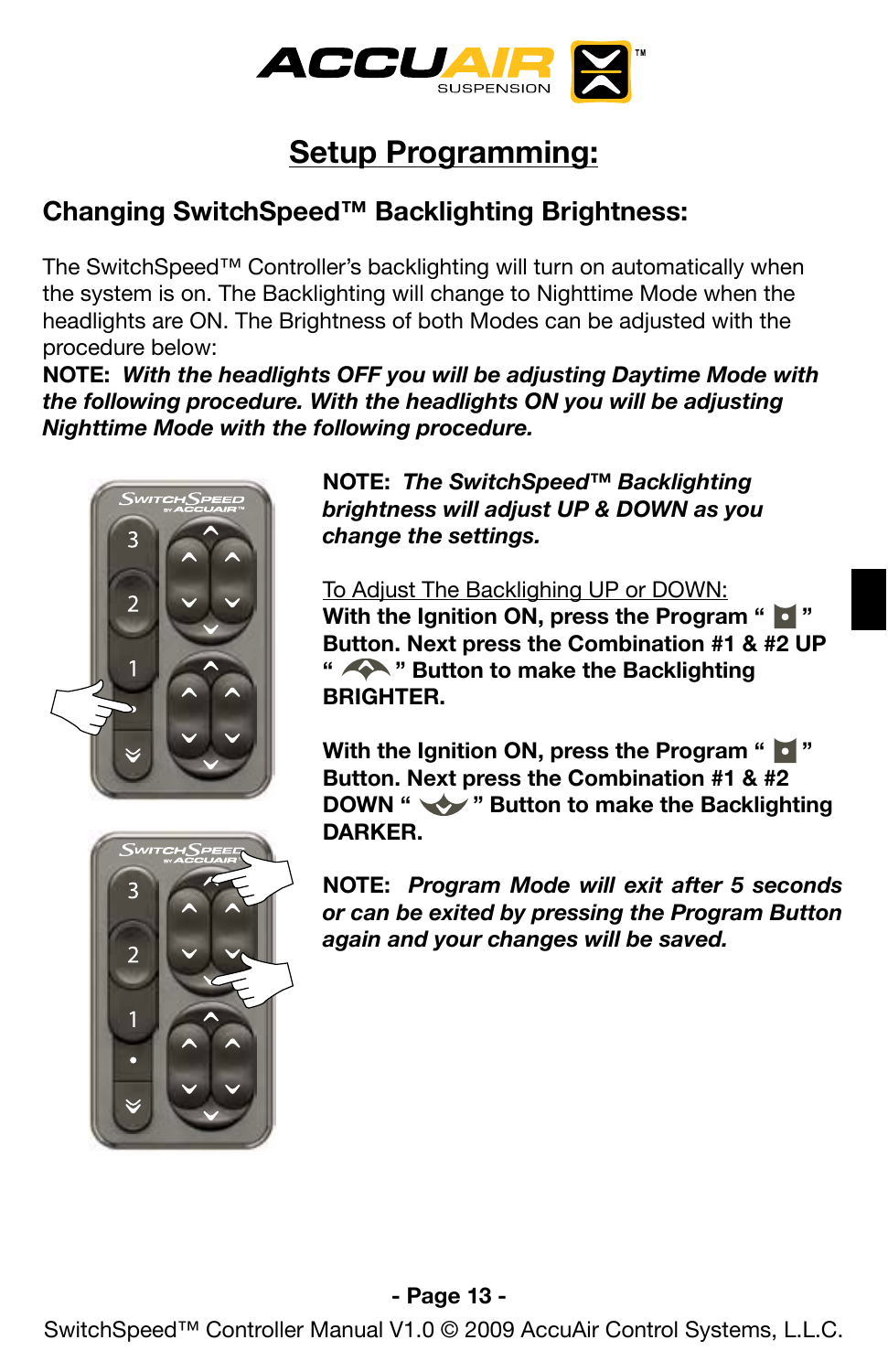

## **Operation Trouble Indication/Diagnosis:**

In the unlikely case of a system component failure during operation, the Speed "  $\boxed{1}$ ", "  $\boxed{2}$  ", & "  $\boxed{3}$  " Indications will flash simultaneously and sequentially to indicate the trouble codes outlined below.

#### **NOTE:** *This is the ONLY time that all 3 of the Speed Selections will flash simultaneously during use.*

**Warning Indication:**

| <b>Preasure Sensor Warning</b>                                                                                                                                                                                                                  |                | Number Of Flashes between the 2 second pause |
|-------------------------------------------------------------------------------------------------------------------------------------------------------------------------------------------------------------------------------------------------|----------------|----------------------------------------------|
| Tank pressure is not increasing after the ECU<br>turns the Compressor(s) ON.                                                                                                                                                                    |                |                                              |
| • Verify Compressor circuit wiring connections.<br>• Check Compressor fuse F2.<br>• Verify Compressor plumbing connections.<br>• Check for Compressor relay failure.<br>• Check for Compressor failure.<br>• Check for Pressure Sensor failure. | $\overline{2}$ |                                              |
| Pressure Sensor is not reading.                                                                                                                                                                                                                 |                |                                              |
| • Verify wiring to Pressure Sensor.<br>• Check Pressure Sensor for failure.                                                                                                                                                                     | 4              |                                              |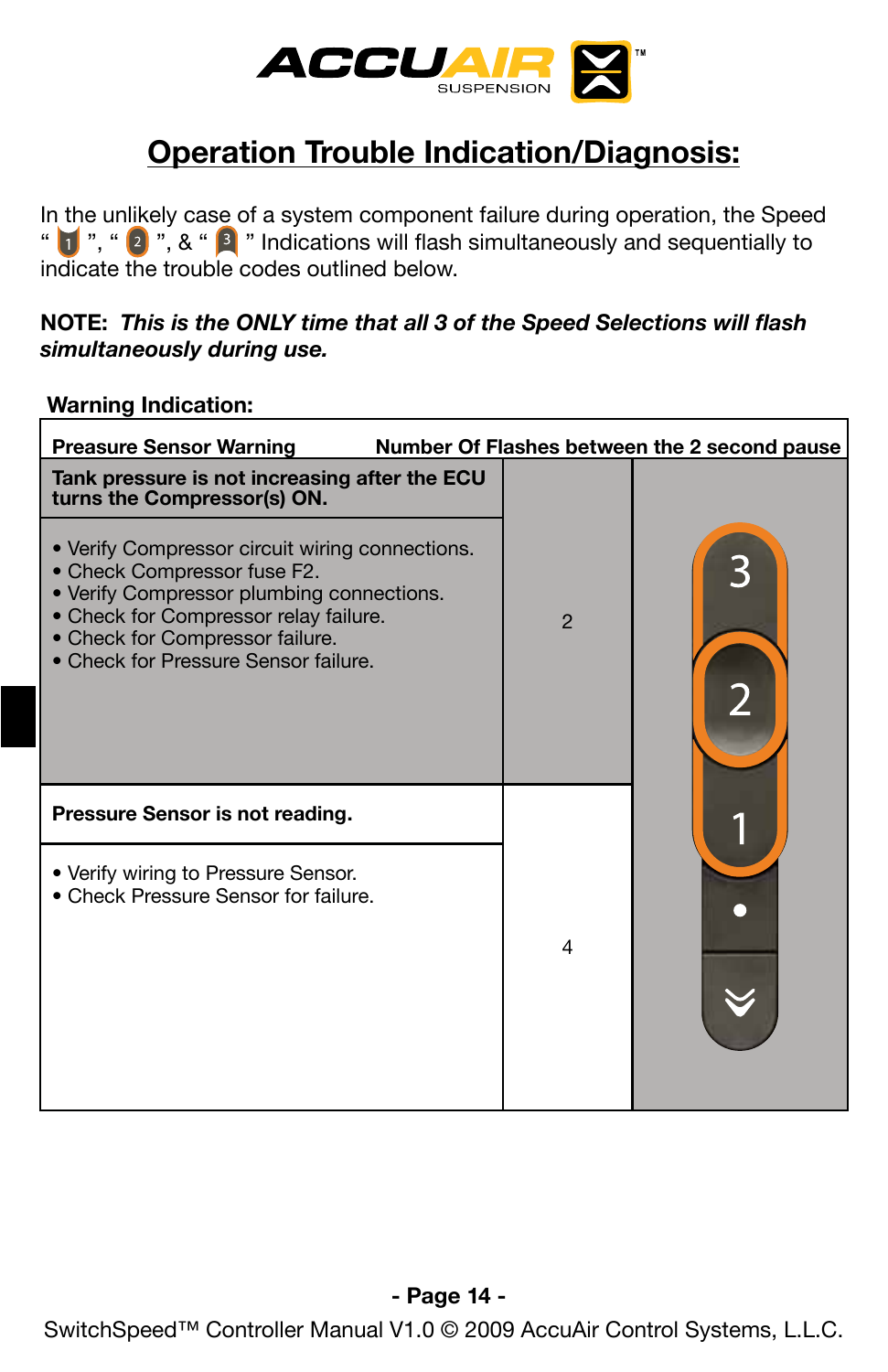

## **Operation Trouble Indication/Diagnosis:**

If the vehicle system voltage drops below 10.5 volts during operation, the SwitchSpeed™ will automatically turn the compressor(s) OFF and show the trouble indication below. The SwitchSpeed™ will go back to normal operation once the vehicle system voltage reaches 12.5 volts or the ignition is cycled.

In the very unlikely case that the vehicle system voltage raises above 16.0 volts during operation, the SwitchSpeed™ will show the trouble indication below, but continue to operate like normal. Prolonged usage in this state may cause damage to system components.

### **High Voltage Warning System Voltage is ABOVE 16.0V. The Error Indication will flash Sequentially UPWARD. Warning Indication: Low Voltage Warning System Voltage is BELOW 10.5V. The Error Indication will flash Sequentially DOWNWARD & the Compressor(s) will turn OFF.**